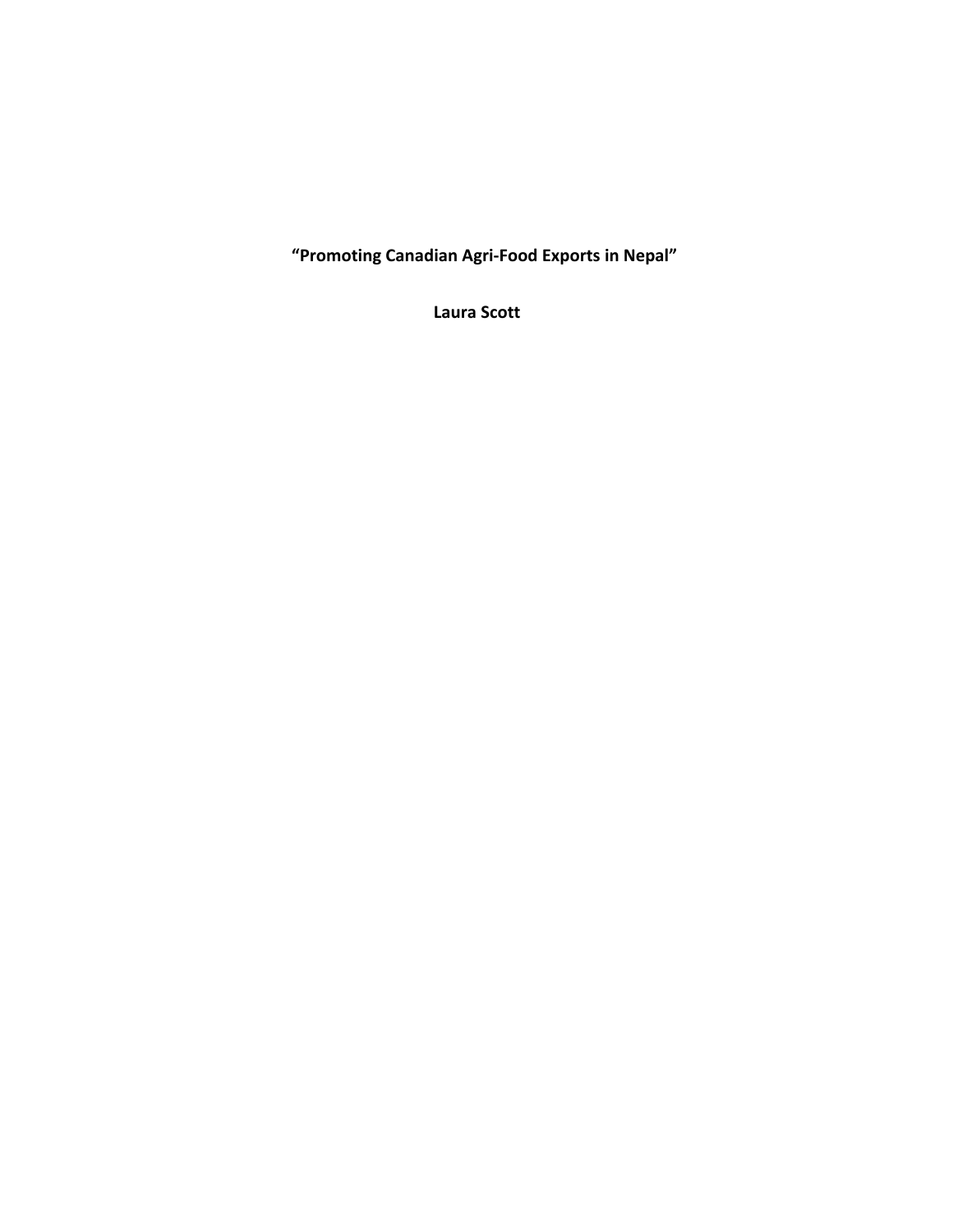# **Introduction**

Situated in the peaks of the Himalayas between China and India, Nepal is home to approximately 27.8 million citizens (as of 2013) (WorldBank). Its current National GDP sits at \$20.88 Billion (USD) with an inflation rate of 7.9% in 2015 (World Bank). Nepal's landmass totals 147 181 square kilometers and is made up of three different elevations, allowing agriculture across the country to vary drastically. The three regions include the Terai Region (the lower elevation of land), the Hill Region, whose name describes the land type and the Mountain Regions (The Himalayas) (FAO Stat). Each region supports a different sector of agriculture. Much of the grain crop production in Nepal occurs in the lower region, known as the Terai, where, the ground is level, the soil is rich and the land is best suited to be cropped. The Hill region could be best described as the transition area – some areas have land that is still rich enough to be suitable for cropping. Other areas are best suited to hay or pasture land and grazing livestock. This leads into the mountain ranges, where the only agriculture production that is suited to this land type is livestock. As you move further into the mountains, the less suited to crops and people the land becomes.

Because so much of Nepal consists of Mountains and hillsides that aren't suitable to cropping, much of their agricultural production is focused in livestock. The top three items produced in Nepal are eggs (hens), milk from buffalo and milk from cows (FAO Stat). Because bovine animals are so crucial to agriculture production in Nepal, fly and pest control could allow Nepalese producers to become exponentially more efficient in both meat and milk production, allowing them to see greater profits.

When cattle are not treated for flies and parasites, it creates surface issues that turn in to larger health problems. External parasites such as flies and lice cause problems such as hair loss and scabbing, which further leads to blood loss and anemia. Symptoms of lice and flies can also include skin irritation, decreased weight gain (daily weight gains are lessening), and hide damage (which takes away from the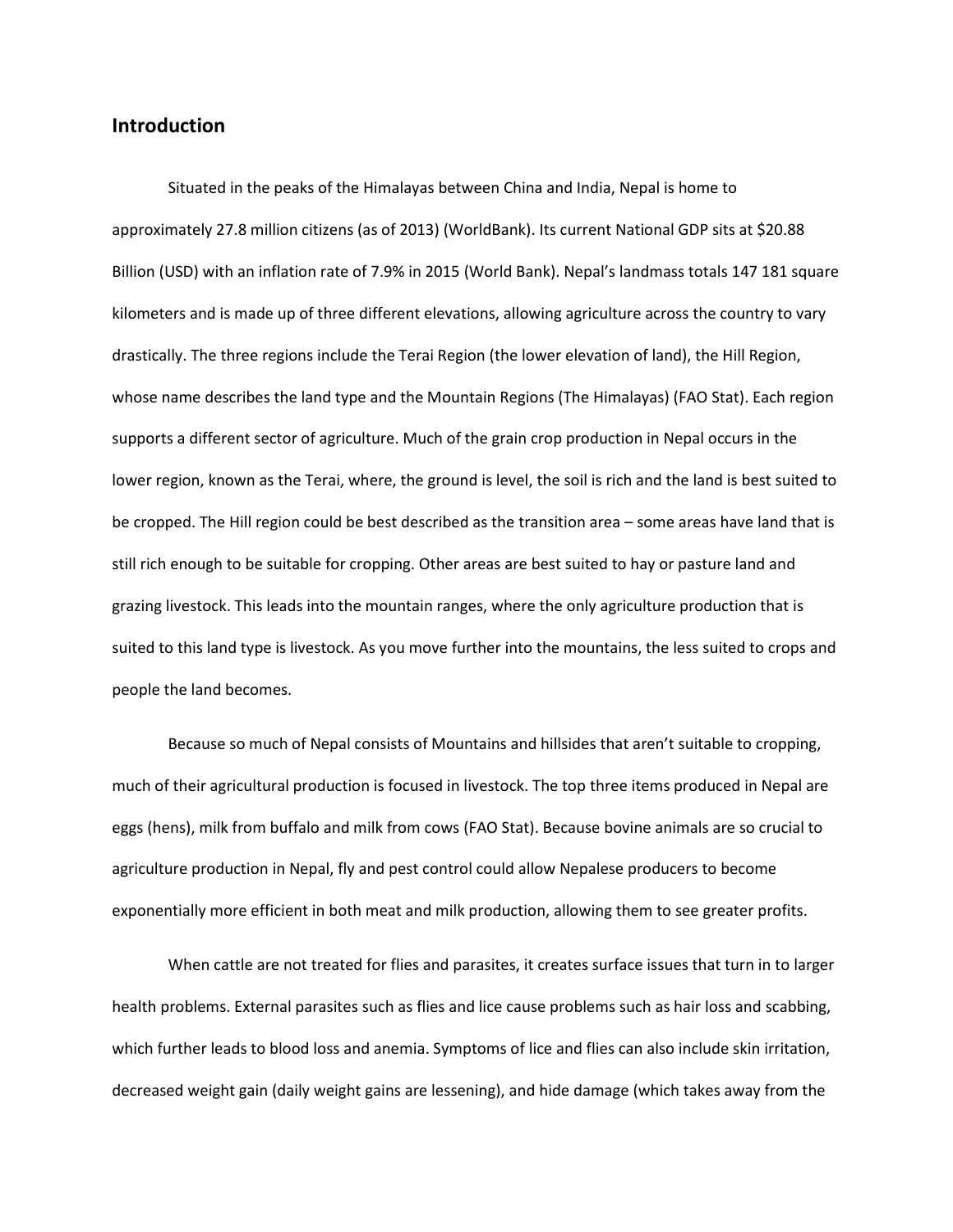post-slaughter value of the bi-product) (Wool Growers). It can also create expenses for the producer as they will have to repair gates, walls and other structure as the animals will scratch and rub against almost anything to get rid of the itch.

# **Product**

In Canada, fly, pest and parasite control is common practice. Both beef and dairy producers go to great lengths to eliminate flies that can be irritating and potentially dangerous to cattle. One product that is commonly used in Canada is called Vetolice. Vetolice is a pour-on insecticide that aids in the controlling and prevention of horn flies and lice in both beef and dairy animals (Drugs.com). It is applied through a simple process. There is a special instrument that attaches to the top of the bottle and allows the producer to measure out an appropriate amount of the chemical based on the animal's body mass. In terms of this product, 15mL of solution for every 100lbs of body weight is applied (Drugs.com). This solution is poured along the topline of the animal from the top of their poll to the tip of their tail head, zigzagging slightly as it is poured. The solution then soaks into the skin and is effective in preventing lice and flies anywhere from 14-28 days. After this time, the solution would need to be reapplied (Drugs.com).



**Figure 1. Applicator gun for pour-on insecticide**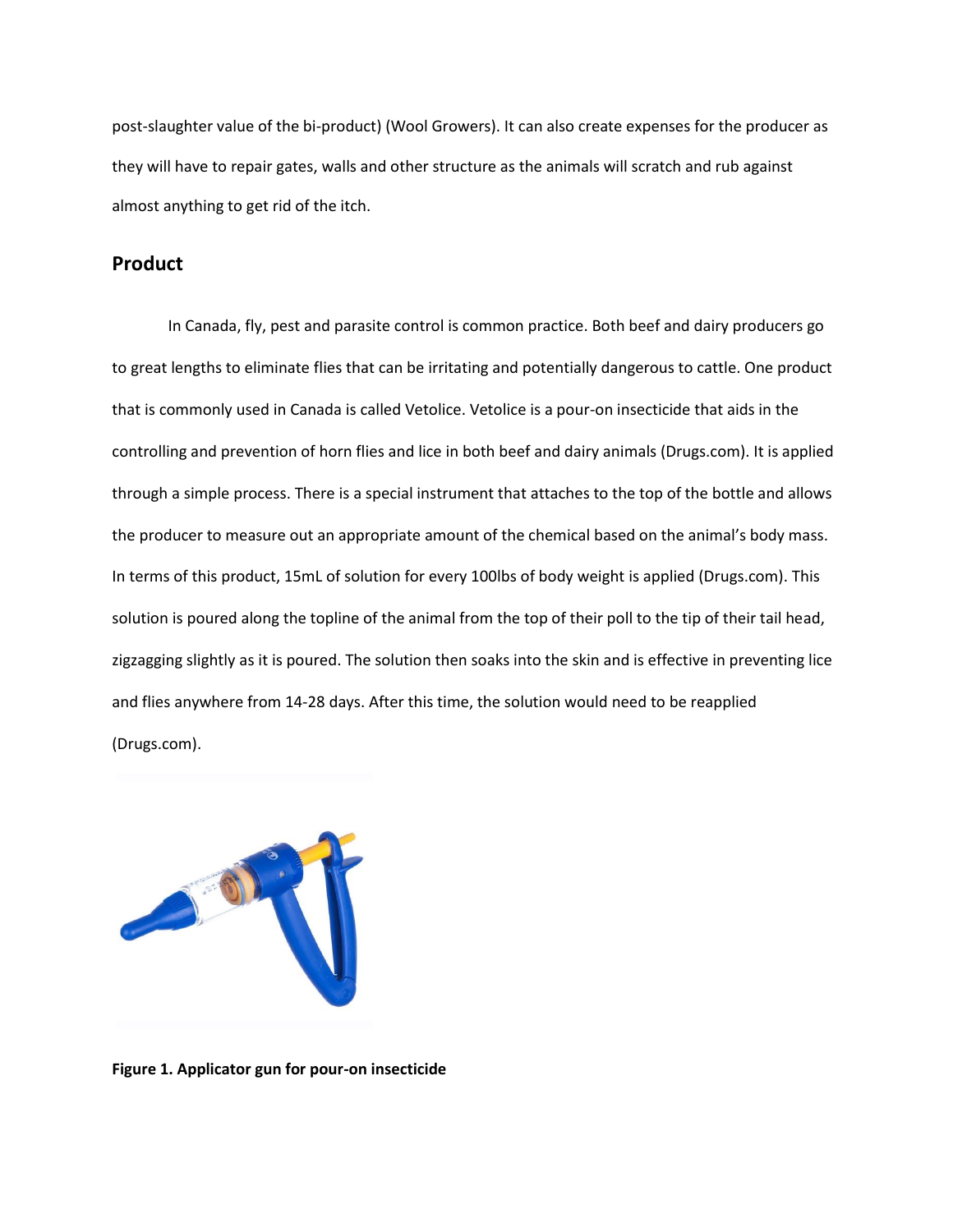Vetolice can be used on both beef and dairy cattle, as well as veal calves (Drugs.com). In the case of dairy cattle, the product can be used at any point in the bovine animal's life, whether it is lactating (raising a calf) or not (Drugs.com). There is a one day withdrawl period on the product (Drugs.com). This means that the producer must leave a simple 24-hour window between the application of the solution and the time of slaughter for the animal, especially if the animal is being slaughtered for human consumption.

Vetolice has very little to no restrictions on storage, so it does not need to be in a temperaturecontrolled storage space (the refrigerator) or out of direct sunlight (Drugs.com). The only storage requirement is that the container is closed and sealed properly after every use, as well as kept away from children and pets. To dispose of the container, producers must triple rinse the container of the residual product and then it can be disposed of in a manner similar to that of recycling a water bottle.

The product can be purchased in 4L or 10L jugs, for a cost of approximately \$46.99 CAN in retail stores. (TSC Stores LP, 2016) Using the Nepal Rupee value as of November 21, 2016, this would cost 3818.14 Nepalese Rupees. While this may seem expensive, a 4-litre jug would treat almost 26, 700 pounds of bovine animal. If the average animal weighs 1500 pounds, this would treat 17 animals of this size once, as well as one animal that is approximately 1100 pounds, if there is no spillage. The cost per treatment then becomes 215.71 Nepalese Rupees – much more affordable to producers in Nepal when the number of animals treated is accounted for. See Figure 2 for a table comparing costs of different products for a 1500 pound cow.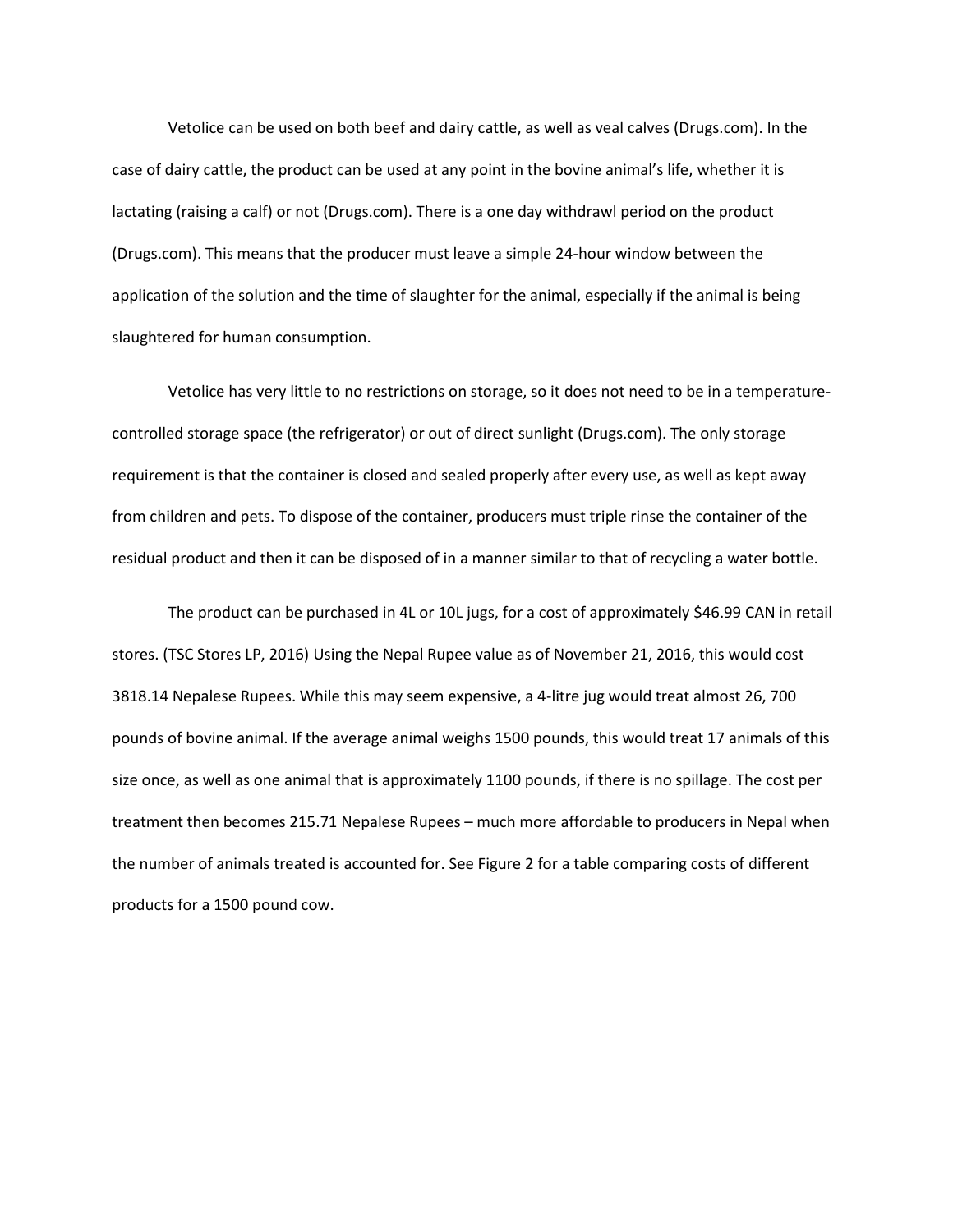|                 | <b>Container</b> | <b>Price</b> | <b>Price</b> | <b>Store</b>     | Dosage for          | # of                             | <b>Product</b> |
|-----------------|------------------|--------------|--------------|------------------|---------------------|----------------------------------|----------------|
|                 | <b>Size</b>      |              | (Rupee)      | Referenced       | a 1500lbs<br>animal | <b>Animals</b><br><b>Treated</b> | lasts for      |
|                 | 20               |              |              | Canadian         | $1-2$ tags          | $10-$                            |                |
| <b>Ear Tags</b> | tags/box         | \$60.00      | 4,881.42     | Wool             |                     | $20/b$ ox                        | 16 weeks       |
|                 |                  | CAD          |              | Growers          |                     |                                  |                |
|                 | 50mL             | \$44.99      | 3,653.14     | Tractor          | 13.6mL              | 14                               | 21 days        |
| <b>Ivomec</b>   |                  | (USD)        |              | Supply Co.       |                     |                                  |                |
| Injection       | 200mL            | \$129.99     | 14,167.14    |                  |                     |                                  |                |
|                 |                  | (USD)        |              |                  |                     |                                  |                |
|                 | 250mL            | \$44.99      | 3,653.14     |                  |                     |                                  |                |
|                 |                  | (USD)        |              |                  |                     |                                  |                |
| <b>Ivomec</b>   | 1L               | \$109.99     | 8,931.07     |                  |                     |                                  |                |
| Pour on         |                  | (USD)        |              | <b>TSC USA</b>   | 67.5mL              | 59                               | 56 days        |
| <b>Solution</b> | 2.5L             | \$199.99     | 16,238.97    |                  |                     |                                  |                |
|                 |                  | (USD)        |              |                  |                     |                                  |                |
|                 | 4L               | \$399.96     | 43,590.20    |                  |                     |                                  |                |
|                 |                  | (USD)        |              |                  |                     |                                  |                |
| <b>Dusting</b>  | 1 <sub>kg</sub>  | \$19.99      | 1,626.33     | <b>TSC Store</b> |                     | $6-8$                            | 14-28          |
| Powder          |                  | (CAD)        |              | Canada           |                     |                                  | days           |
| <b>Vetolice</b> | 4L               | \$46.99      | 3,815.54     |                  |                     |                                  |                |
|                 |                  | (CAD)        |              |                  |                     |                                  |                |

**Figure 2. Table Demonstrating Cost Analysis of the Different Products Using a 1500lbs cow and a 4L amount of product (except for the Injectable Ivomec)**

# **Manufacturing**

Vetolice is manufactured by a French Company known as Vetoquinol. Vetoquinol originated in France in the early 1930s, however, they are now international, including four locations in Canada – Belleville, Ontario, Princeville, Saint Hyacinthe, and Lavaltrie, Quebec. Three of the four locations manufacture product for Canada while the fourth location is the head office in Canada. Vetoquinol is the ninth largest veterinary pharmaceutical company in the world. More than 85% of their sales come from Europe, the United States and Canada. They employee over 2000 employees worldwide.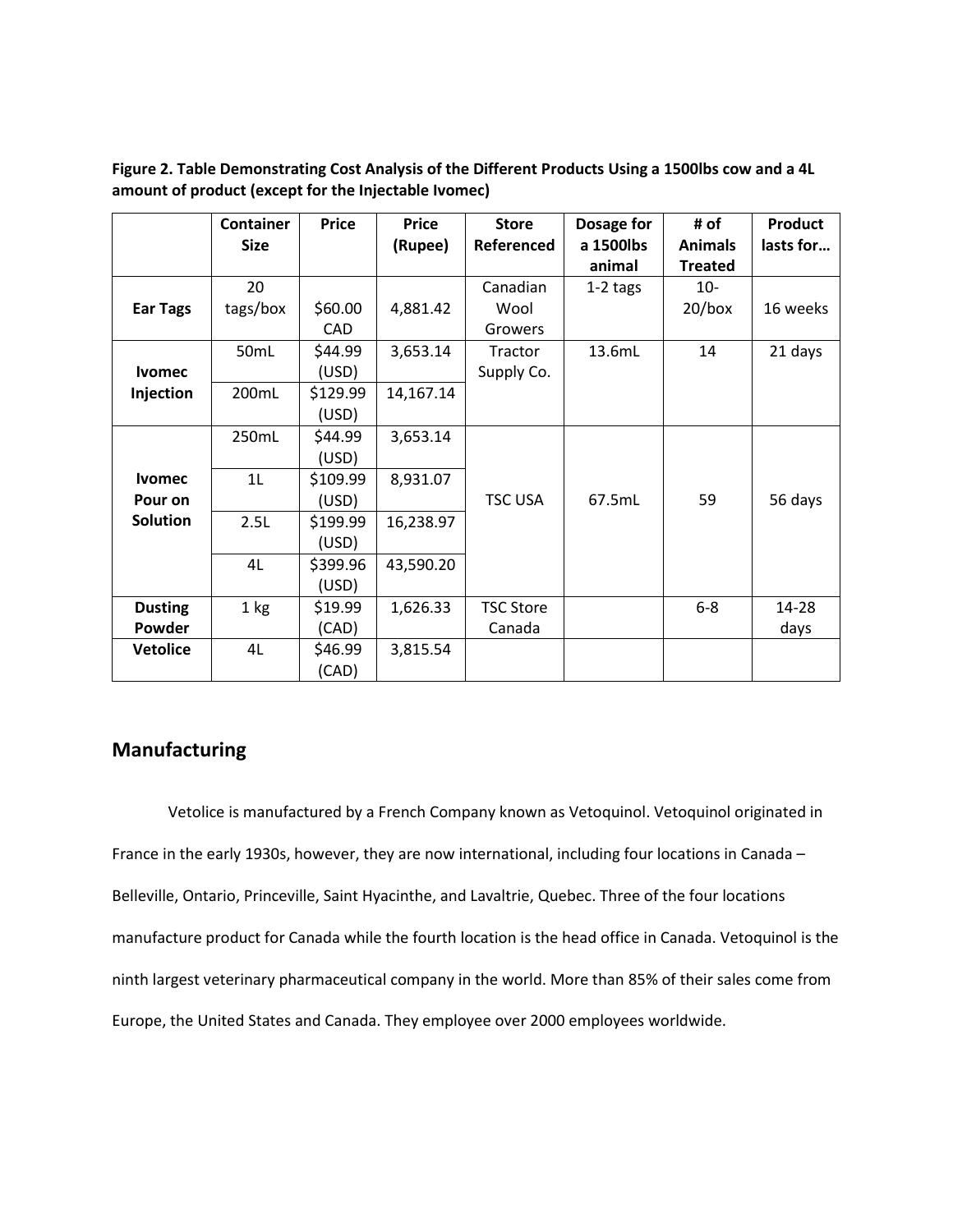# **Benefits to Canada (Direct & Indirect)**

Even though the manufacturing company, Vetoquinol is an international company, there are still added benefits to Canada in selling this product to Nepalese farmers. The obvious reasoning is that by having manufacturers, distribution centers and head offices in Eastern Canada, Vetoquinol is contributing to both Canadian employment levels, as well as the Canadian Gross Domestic Product (GDP) levels and other economic factors. Having locations in Canada helps the Canadian producers that use this product. By being manufactured and distributed in Canada, it saves Canadian producers shipping costs, the poor dollar exchange to foreign countries, as well as paperwork in trying to get the product across the Canadian borders. For already being a domestic product, it helps to contribute to both the local and global economy.

#### **Comparable Products**

In researching the Vetolice product and it's benefits to Nepal, it was discovered that there were other products on the market that were of comparable quality and purpose to that of Vetolice. Products such as Ivomec Pour-on Insecticide, Ivomec Injectable Solution, Dusting Powder and Eliminator brand ear tags are all proven to accomplish similar results in different manners.

To start off, the product manufactured by Ivomec is advantageous in the sense that it is the longest lasting insecticide on the market to prevent lice and flies, as well as worms and parasites. Ivomec comes in different sized jugs including 250mL, 1L, 2.5L or 5L. It has an application rate of 1mL per 10kg (approximately 22lbs) of body weight (CCWG). This is a much lesser application rate than the Vetolice, working out to be 4.5mL per 100lbs of body mass. (Recall that the Vetolice required 15mL per 100lbs of body mass (Drugs.com). This product is applied to the animal though the same method as the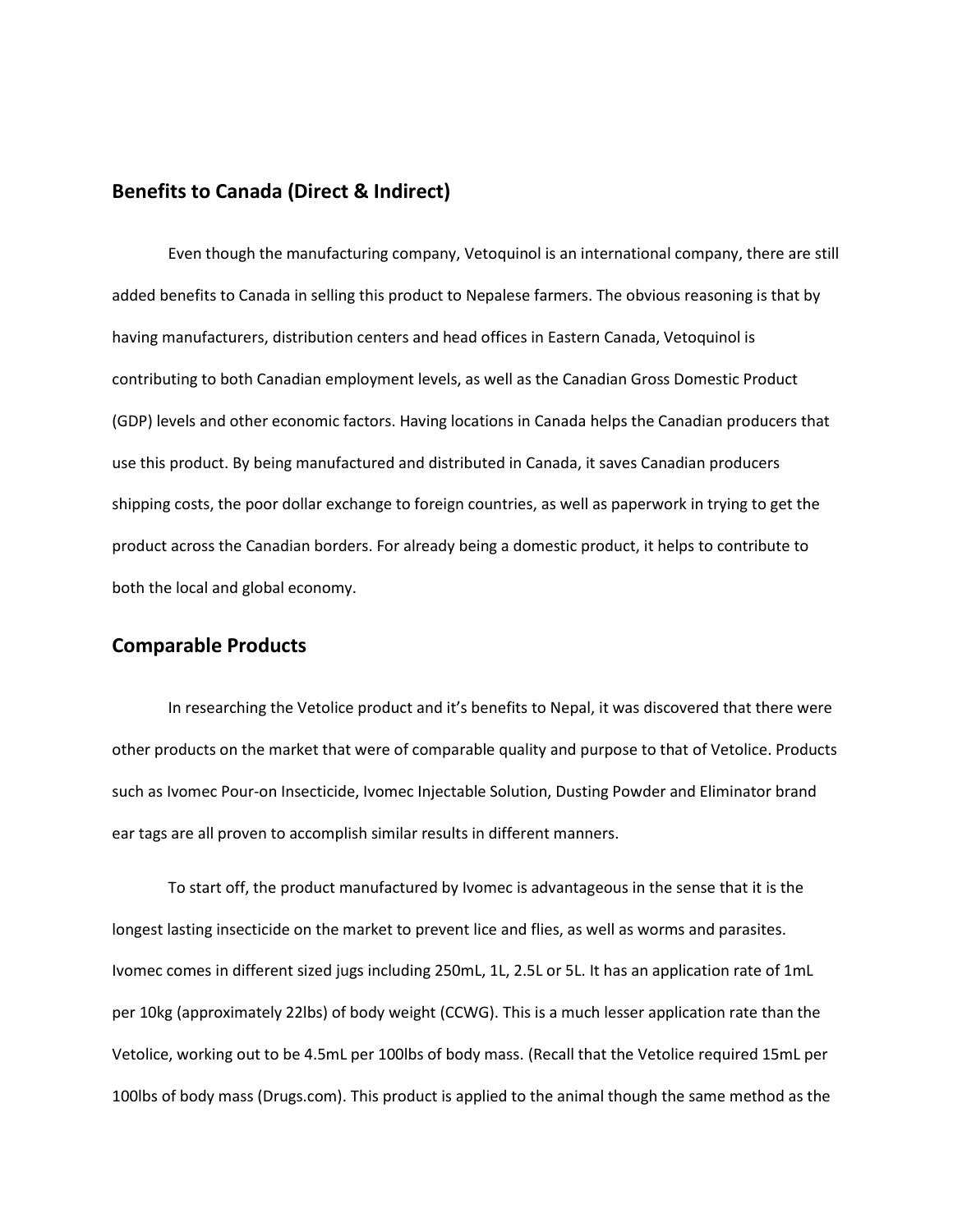Vetolice – an applicator gun measures out the solution required, based on the set rate and then the solution is poured on the cow's spine from head to tail. There are disadvantages to the Ivomec product though. It can only be used on beef cattle, and it needs to be applied 28 days prior to calving and cannot be applied while the cow is lactating (CCWG). Ivomec also has a 42 day withdrawal period, meaning that the animal cannot be sold or slaughtered for 42 days after the product is applied (CCWG). Vetolice has a mere 1 day withdrawal period (Drugs.com). Pour-on Ivomec requires that it be reapplied after 56-60 days (every two months) (Drugs.com). In terms of cost effectiveness, the prices range from \$44.99USD for the 250mL jug to \$199.99USD for the 2.5L container (at retail cost) (Tractor Supply Co.).

In addition to the Pour-on Ivomec, there is also an injectable form of Ivomec. It comes in three different sized bottles; 50mL, 200mL, and 500mL. The advantage to this product is that it also fights against internal parasites, which can cause even more extensive damage then external parasites. Internal Parasites can cause appetite suppression, loss of ability to properly digest food and nutrients, a weakened immune system as well as tissue and organ damage (Drugs.com). Preventing any of these things automatically will improve herd health and production. However, the withdrawal period is also 42 days (Drugs.com) and in addition to the expense of the product, needles, syringes and a handling system are required to administer the drug. That is the advantage that the pour-on products have over both ear tags and the injectable solution – nothing more than a holding pen is required to apply these products, as the animal just has to be comfortable enough to allow you to come near. The injectable Ivomec has to be re-administered to the animal every 21 days (Drugs.com). Cattle are creatures of habit and will catch on very quickly to the producer bringing them in every three weeks to get a needle. Eventually, the cattle will become impossible to corral and administer the drug, proving it useless to the producer.

As well as Ivomec, there are the previously mentioned fly tags. Eliminator brand fly tags are impregnated with a serum that helps to repel flies for up to 16 weeks at a time. They do nothing for parasites and lice, but do prevent pink eye and skin sores in cattle (Vetoquinol). They require a handling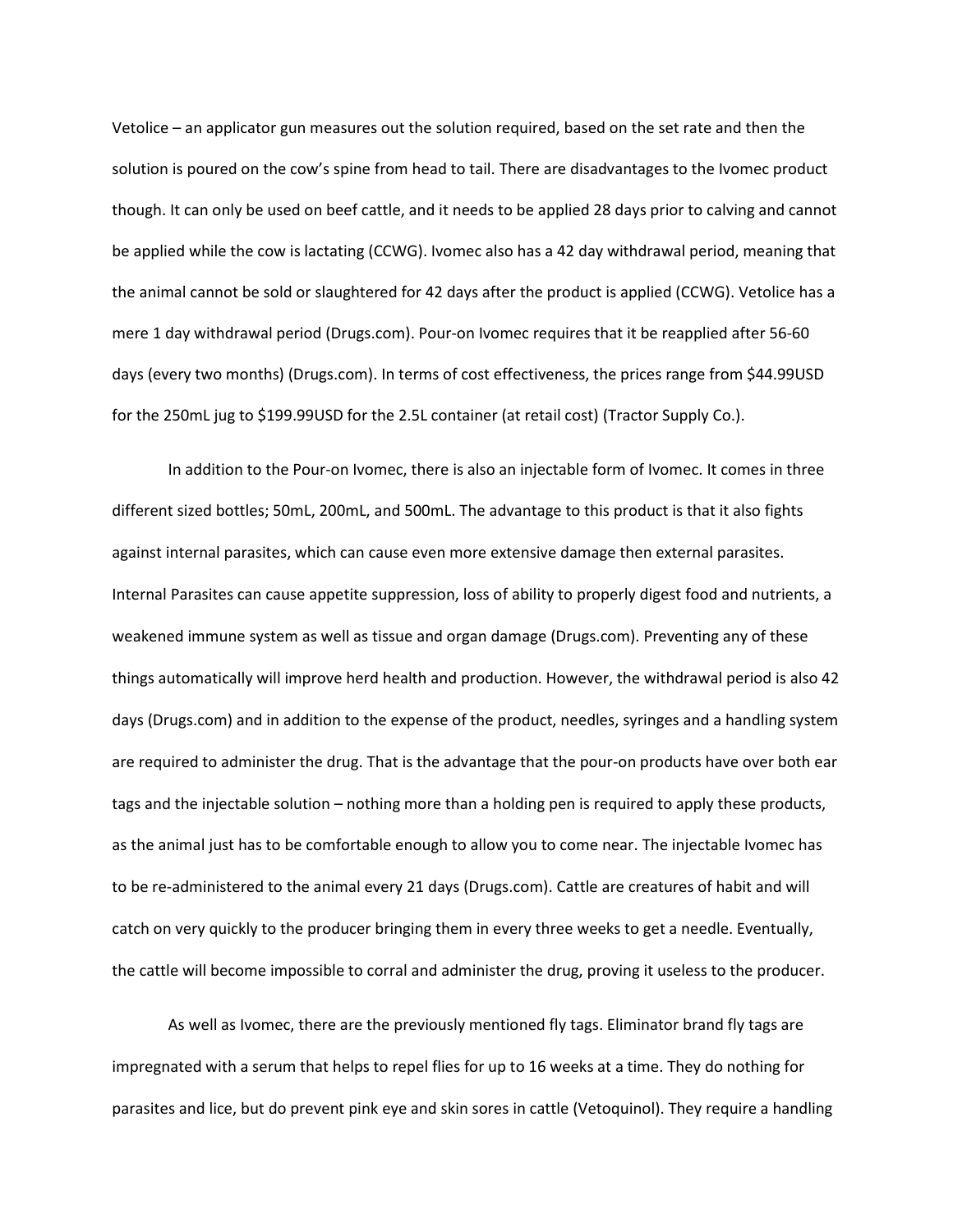system to process cattle, pliers to apply the tag and the tags themselves. The tags are advantageous for shipping purposes as they are lighter so therefore will be cheaper to ship, however, they fight off fewer parasites.

Finally, a product was found that may be even more effective to Nepal producers than the Vetolice product. Dusting Powder is a product that resembles baby powder in terms of texture and appearance. It is applied along the top line and legs of a cow, being careful to avoid the rear underbelly near the udder (DVL.com). The producer can then rub it in using either a gloved hand or a plastic stiff bristled brush. The powder wards off ticks, lice and horn flies, and can be used on cattle, sheep, hogs, horses, northern fowl, chickens, turkeys, ducks, geese and domestic game birds (DVL.com). The product label recommends that it is applied every 14-28 days, however it cannot be applied more than twice per week (DVL.com). The only withdrawal period on the product is 7 days for poultry – there is no wait time on all of the other livestock it protects (Drugs.com). It comes in a one kilogram container, with a lid designed to shake the powder onto the animal. In Canada, one of these containers retails for \$19.99 (DVL). There is no set application rate, however, using an averaged sized cow, one container should complete 6-8 animals one time.

The other major benefit to using the Dusting Powder is that it is an entirely Canadian-based company. It is manufactured by a company known as Dominion Veterinary Laboratories Inc, based out of Winnipeg, Manitoba (DVL.com). Exports account for more than 60% of all sales, so the necessary permits and paperwork to export should already be in place. Adding to the advantages list, Dominion Veterinary Laboratories already have distribution centers established in Trinidad, Dubai, Saudi Arabia, Kuwait, Jordan and Korea (DVL.com). Geographically, both Dubai and Kuwait would have ease of access to Nepal with minimal extra shipping required. So, Dusting Powder may be proven to be a more effective method of controlling parasites in Nepal in terms of multi-purpose, ease of handling and cost effectiveness compared to Vetolice.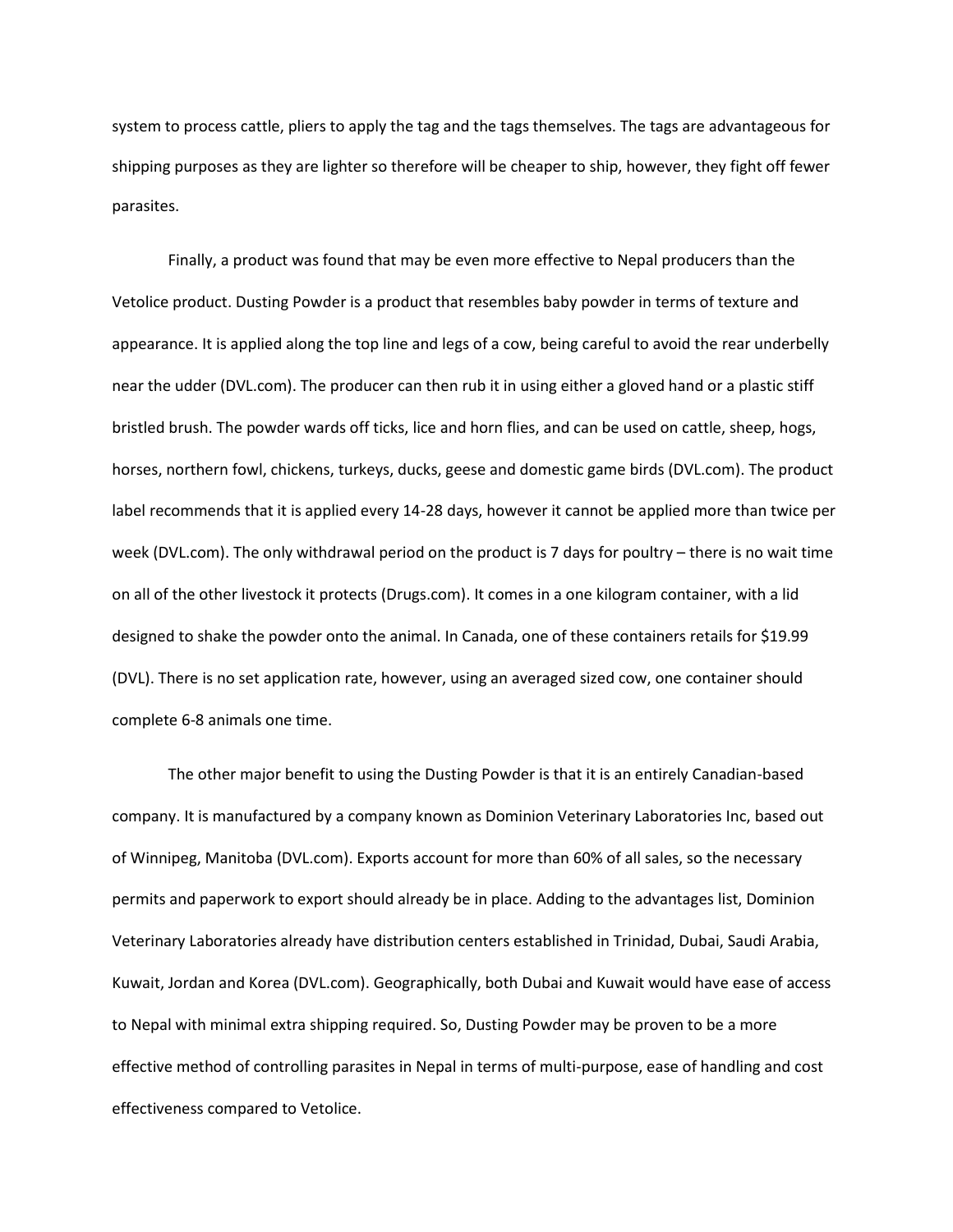# **Target Consumers in Nepal**

There is potential for this export product to target many different markets and types of producers in Nepal. First and foremost, sales would be directed towards small, individual farmers, primarily those with either beef or dairy cattle. Other livestock producers would not be a target market as the product can not be used on another species. Moving to a broader spectrum than the individual farmer, there is potential to export this product to villages in Nepal and allow producers to share a jug of product. Average herd size is small, so an entire 4L jug would not be an ideal quantity to import, especially considering there is a shelf life of anywhere from 1-2 years (Drugs.com). However, if a group of producers wished to get together and purchase the quantity of jugs that they needed for each year, they could share the 4L containers and reduce both spoilage and waste of the product. This will, in turn, reduce expenses over time.

This product most likely would not appeal to a larger company, whether they were a start-up or an established company. The market for this product would not be great as herd sizes are nowhere near comparable to that of operations in Canada. However, if a store such as a feed supplier or a vet wished to carry the product, there is potential to be met with success.

The third and final target market that Vetolice may appeal to would be either government funded research or Universities/Colleges in Nepal that are conducting research. These places tend to have a large budget toward different studies and research products, thus opening the door for more extensive research on the uses and success rates of Vetolice in Nepal. As of right now, there are very few, if any, formal studies on the use of fly and parasite control in cattle in Nepal.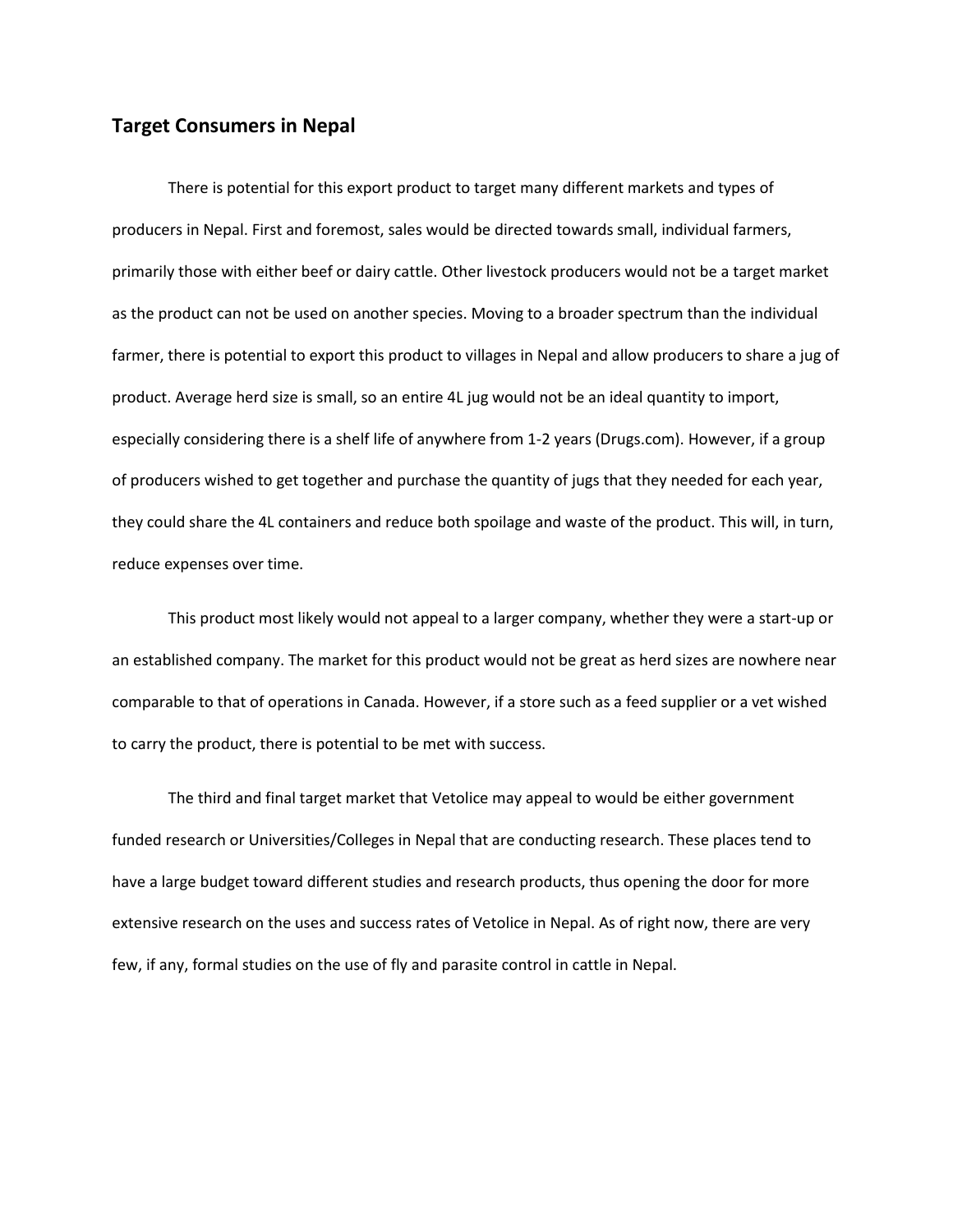# **Marketing Tools**

Because Nepal is not as economically advanced in many sectors, the marketing tactics will look distinctly different from those that are used in Canada. Some ideas that can be implemented to increase awareness of this product and its success rates include word of mouth, as well as government grants as incentives to purchase Vetolice. Word of mouth between farmers is an excellent way to convince producers to give the product a try. If one producer uses Vetolice and sees positive results (as they should) then there is a high probability that they will tell other producers. The same tactic can be applied to different organizations. If a sales person were to approach a market or a slaughterhouse for a few days and spend their time explaining how the product can be used to producers, they may be more willing to give it a try.

Implementing a government program is also an excellent way to encourage farmers to purchase and use Vetolice. If the cost of the product is subsidized in some form or another, then it becomes more appealing to purchase, even if it is purchased on a trial basis. Another incentive would be distributing free samples to farmers and allow them to see the results of the product on their own animals before investing large amounts of money. There are both similarities and differences in marketing strategies used in Nepal compared to those in Canada but both can be proven effective.

#### **Transportation**

Transportation from either location in Quebec or Ontario would add significant cost to the price of importing Vetolice. Because the smallest quantity to order Vetolice in is 4L, and the product is in liquid form, the product is quite heavy as well as bulky. Each jug weight is approximately 4 kilograms, and there are four jugs in every case. To ship this product, a pallet would be needed, with the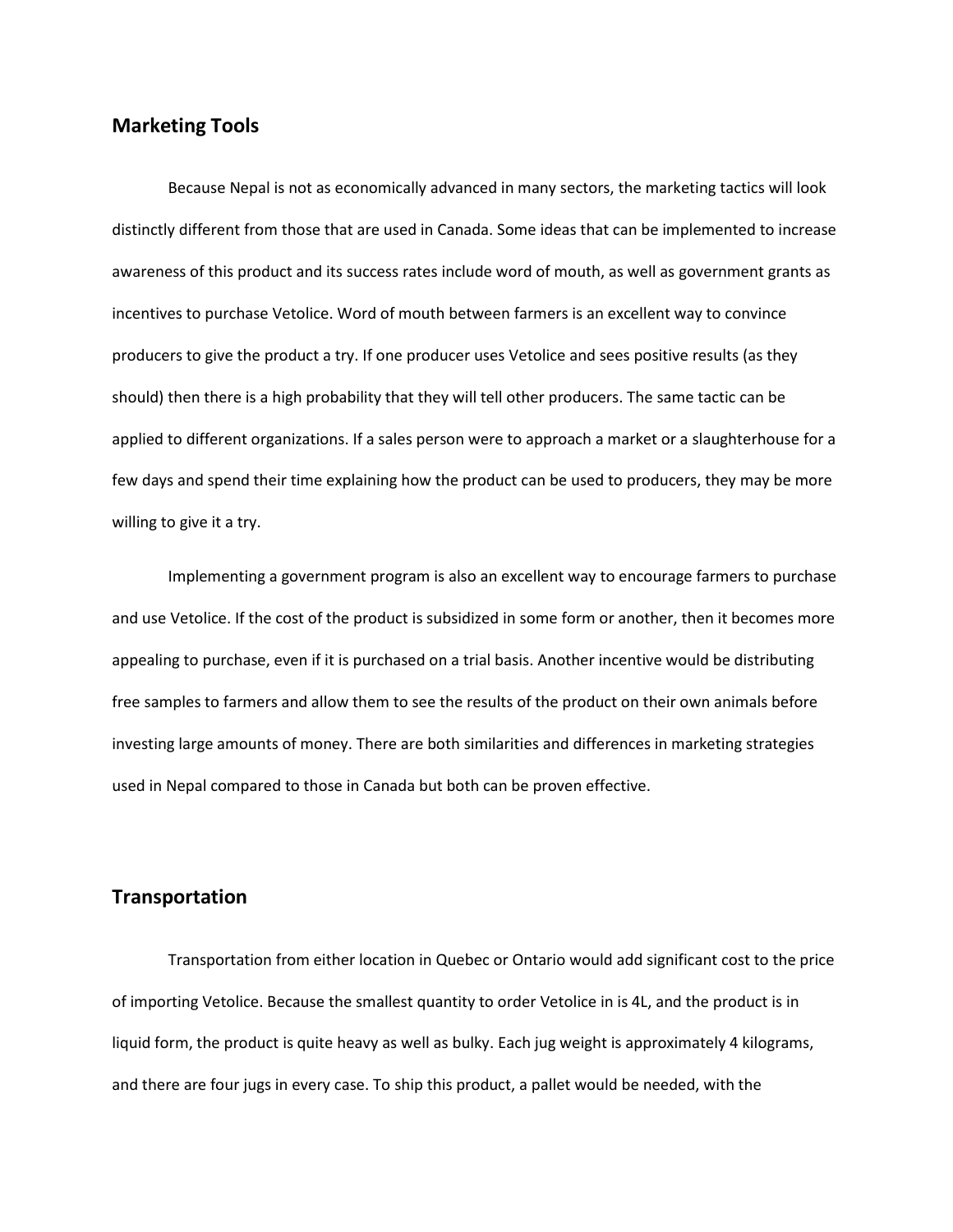dimensions of 48" x 60" x 48" with a total of 64 cases of product on it. This works out to be 256 4L jugs of Vetolice on a pallet, weighing just over 1025 kilograms. The product is most easily shipped out of Montreal, as there is a port there that leads straight out to the Atlantic Ocean. If the product was to come out of Toronto, it would be required to travel by truck or train to a location east of Kingston, Ontario to a port on the St. Lawrence. From Montreal, the product would sail on an freighter to Bombay, India, as that is the most accessible port near Nepal. Once the product is unloaded at the port in Bombay, it would proceed by truck from Bombay to Kathmandu, Nepal. Finally, the product would be individually distributed to villages around Nepal, using Kathmandu as the central distribution center. See the flow chart below to see how the product would move.



**Figure 3. Flow Chart Demonstrating the movement of Vetolice While in Transportation.**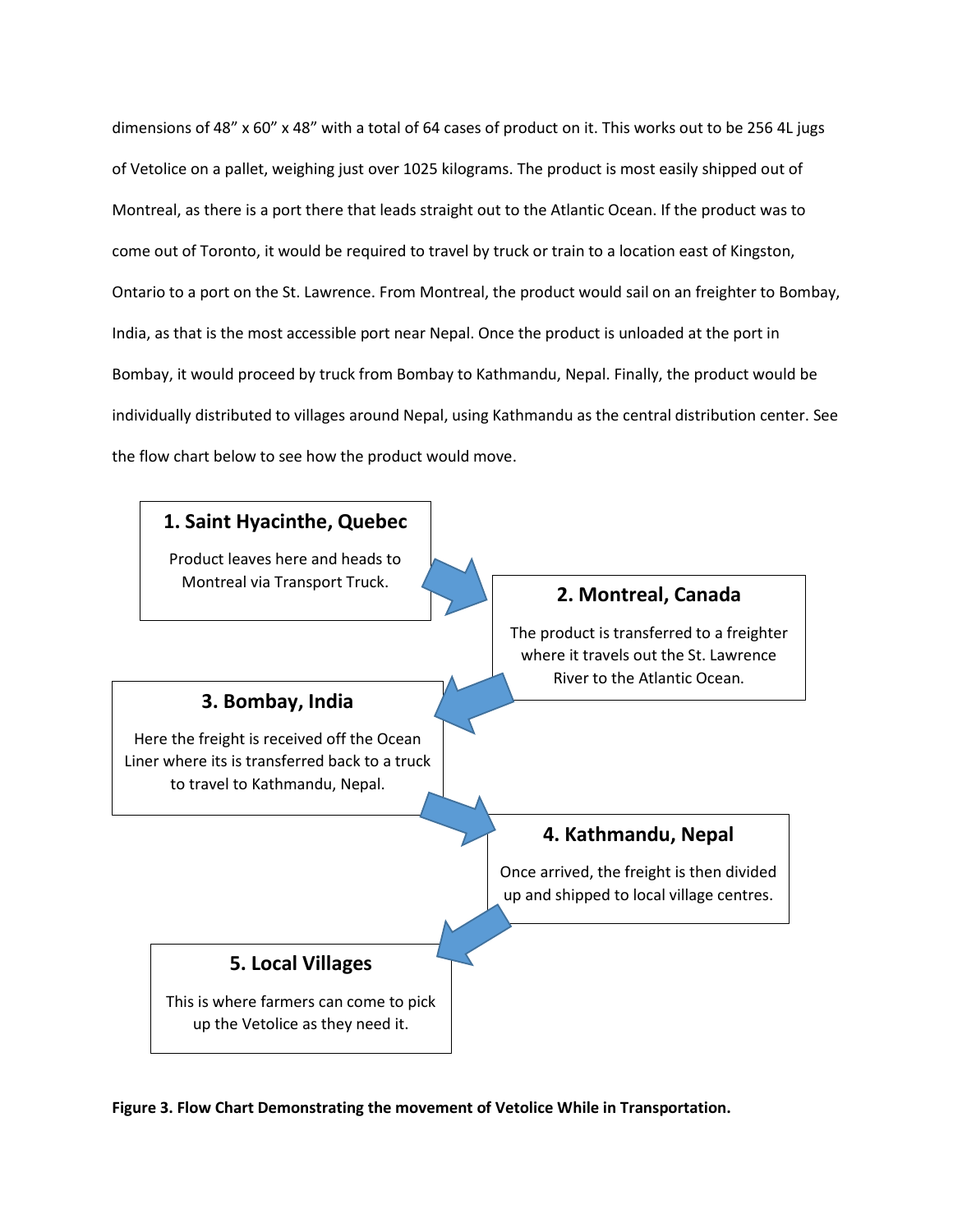However, there are manufacturers of Vetoquinol found internationally, so there is potential to find a closer distribution center at lower freight costs. Vetoquinol manufacturers can be found on the east coast of India as well as in Shanghai, China. (Vetoquinol.com) Both locations would eliminate the need for overseas shipping, which would substantially lower expenses. The Vetolice would only need to be transported using ground transportation from either location, although coming from China would require coming over the mountains, so it is more practical to import the Vetolice from the distribution center in East India.

While it has become apparent that there are much more cost effective methods of importing the Vetolice product to Nepal, Canada still plays a role in the export-import process as India does not have a manufacturing facility, only a distribution center.

#### **Recommendations**

My final recommendations come with a couple of different options. Realistically, if the producers in Nepal wish to use Vetolice as their product and continue to import it, I would eliminate Canada entirely in the production process and import Vetolice from the location in India. I would do this solely to eliminate the huge shipping costs. The shipping costs on the freighter greatly exceed any profits or gains that may be achieved by trying to cover the cost of shipping. Also by importing from India, it eliminates all the paperwork involved in importing the product from Canada to India and then from India to Nepal. This also reduces tariff expenses.

Along with the decision to import Vetolice, the Nepalese government and Vetoquinol need to work together to create a training program in which Nepalese farmers are taught how to properly apply the product, properly judge weights of cattle so they can estimate the appropriate dosage for each animal. In doing this, both the company and the farmers benefit. I would also recommend that the farmers are taught how to ensure they avoid skin contact and ingestion of the product, as well as how to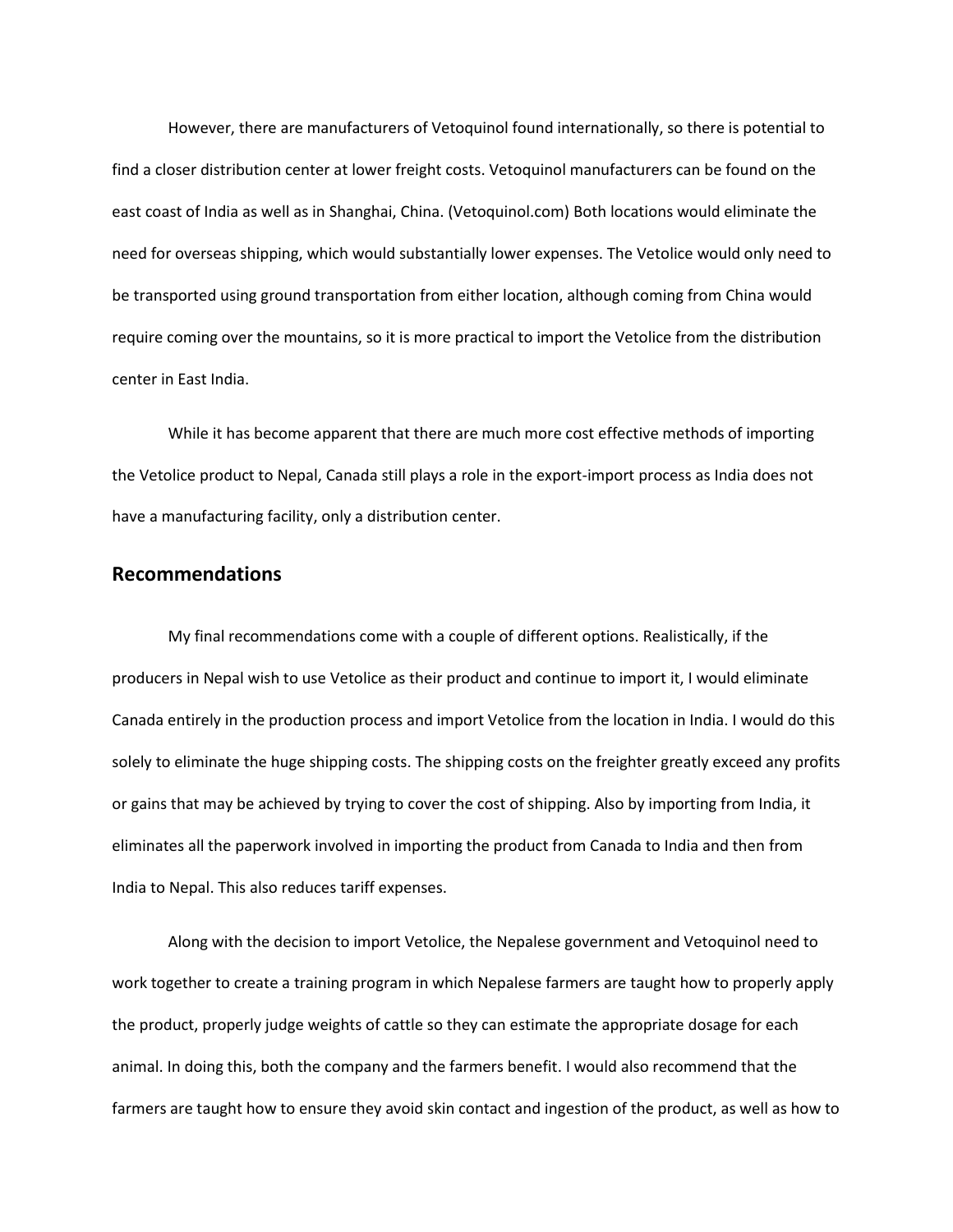properly dispose of the container when it is empty. There will be less product waste, more effective use of the product, allowing for proper research to occur, as well as ensuring that both the people who handle the product and those who indirectly encounter it are protected from ingesting it or having a reaction to it.

The best option that I see for Nepal cattle farmers is the Dusting Powder manufactured by the Winnipeg-based Dominion Veterinary Laboratories. This product is sold in more manageable sized quantities in relation to the herd size in Nepal. It's also substantially lighter to ship, so freight costs are again much lower as compared to the Vetolice product. In terms of shipping costs, the dusting powder is lighter, and although it needs to be applied more frequently, it is not as harsh on human skin as the Vetolice can be. Finally, because Dominion Veterinary Laboratories have distribution centers in many locations close to Nepal, the freight costs are again reduced due to the product already being more local.

### **Conclusion**

While Nepal needs fly, pest and parasite control, there a couple of different products on the market that would be ideal for any one of the producers to use. Vetolice is proven effective in reducing flies and parasites in both beef and dairy cattle, however there are more versatile products on the market. If Nepal decides to import Vetolice from Canada, the freight costs are going to lower any benefits that may present themselves in the use of the product. Importing Vetolice from India cuts Canada out of the processing equation entirely, cutting any potential benefits to Canada with it. Dusting Powder is appearing to be the most ideal product for Nepalese farmers, as well as to Canada, as it is a Canadian-based manufacturer.

By using Vetolice, Nepalese farmers will see improvements in production, including weight gains, strengthened immune systems and overall health. Nepalese producers should be able to increase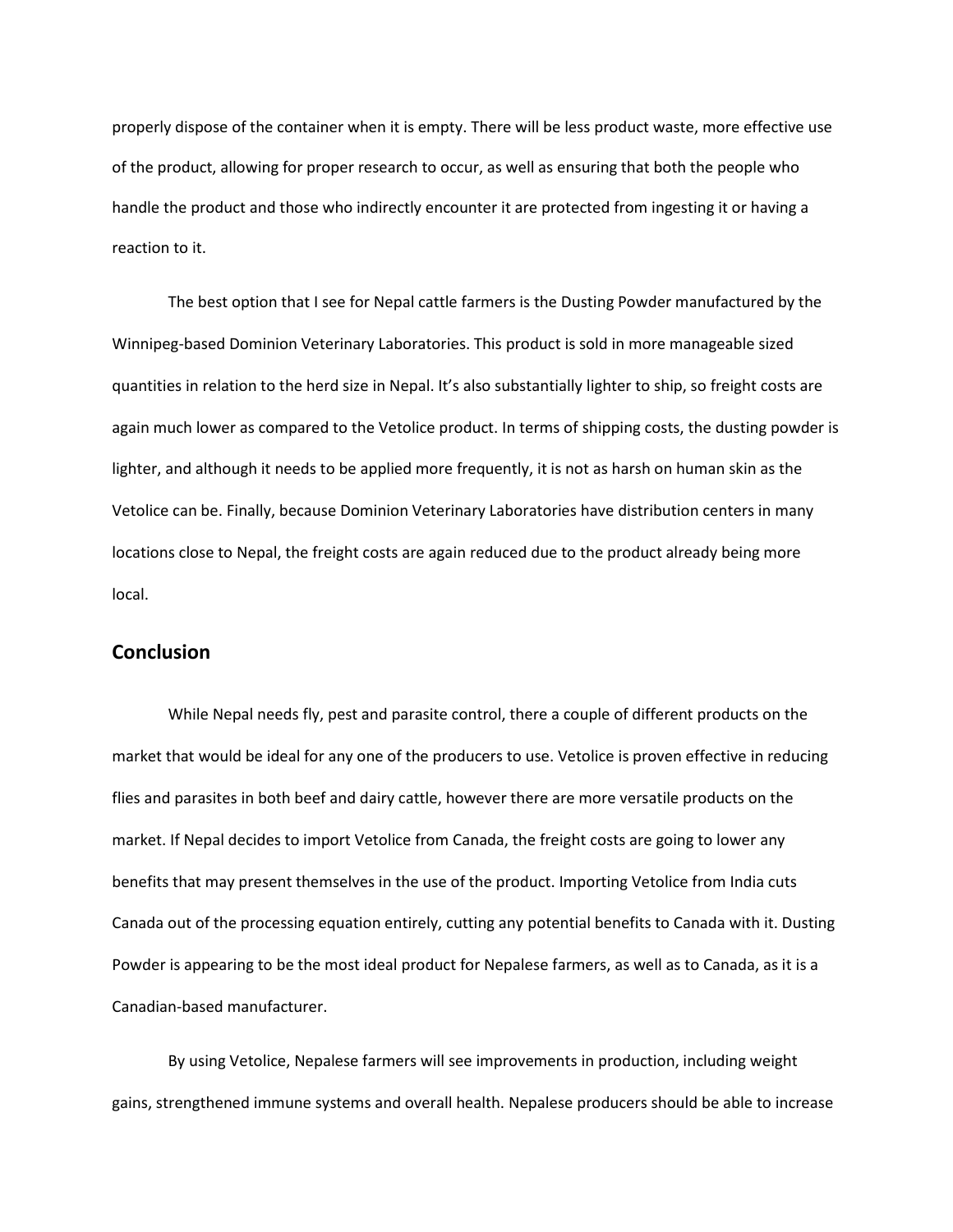profits, and herd health, eventually leading to improvements in quality of life and health of the general population. Increasing these factors will contribute to overall exports, GDP and the countries economic status.